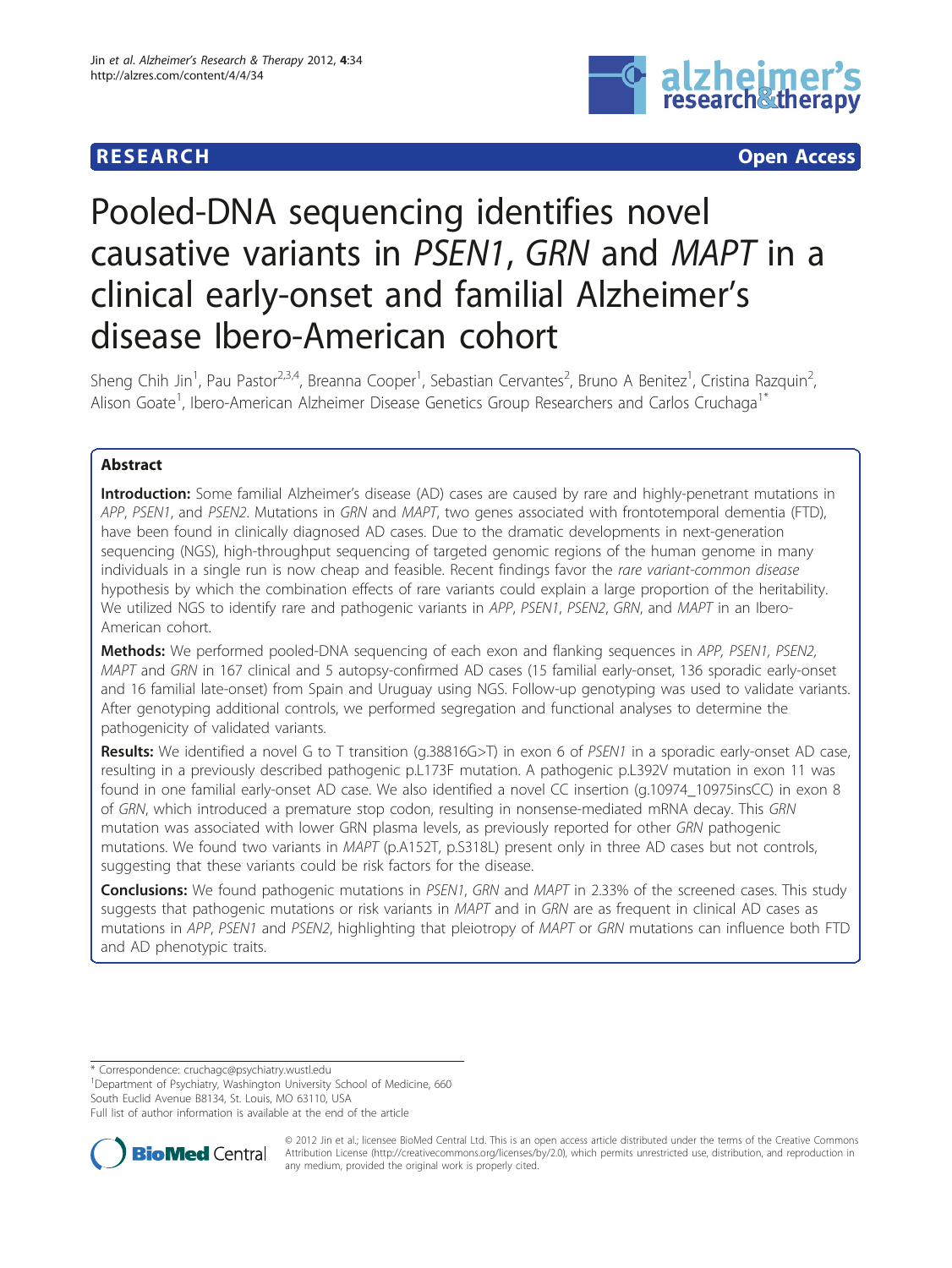# Introduction

Alzheimer's disease (AD) is the most common form of dementia, affecting more than 13% of individuals age 65 years or older and 30% to 50% of individuals age 80 or older [\[1](#page-7-0),[2\]](#page-7-0). The number of affected individuals is estimated to double by 2025; thus, AD is rapidly becoming a serious threat to health care in developed countries [[2](#page-7-0)]. Since the number of patients and health-care costs are projected to increase significantly, effective therapies are urgently needed. Understanding how genetic risk factors affect the disease process will help to identify novel targets for therapies, to elucidate the nature of aging, and to extend the healthy active life span.

AD is often classified on the basis of the age at onset (AAO); early-onset AD (EOAD) is defined as AAO of not more than 65 years, and late-onset AD (LOAD) is defined as AAO of more than 65 years. Even though 99% of AD cases are late-onset, studies of rare autosomal dominant familial EOAD have provided valuable insights into the pathogenesis of AD. Mutations in amyloid- $\beta$  precursor protein (APP), presenilin 1 (PSEN1), and presenilin 2 (PSEN2) were initially discovered in familial EOAD, although additional studies have also identified pathogenic mutations in these genes in late-onset families in addition to the APOE4 allele [[3-9\]](#page-7-0). Progranulin (GRN) and microtubule-associated protein tau (MAPT) mutations are associated with familial frontotemporal dementia, but recently some have also been found in clinically diagnosed AD cases [\[10,11\]](#page-7-0), and a recent study suggested that mutations in MAPT and GRN can be found in clinical AD with a frequency comparable to that of mutations in APP, PSEN1, and PSEN2 [\[7\]](#page-7-0).

In this study, we aimed to examine the frequency of causative mutations in autosomal dominant dementia genes in independent clinical series from Spain and Uruguay. We performed pooled-DNA sequencing in 172 AD cases in APP, PSEN1, PSEN2, GRN, and MAPT in order to identify known pathogenic mutations and potentially functional novel variants associated with disease risk. For those validated variants, follow-up genotyping was conducted in additional AD cases and nondemented older controls with Spanish ancestry to infer and compare mutation frequencies. We also genotyped available relatives of the mutation carriers to determine whether these mutations segregate with the diagnosis of AD (Figure [1\)](#page-2-0). Finally, enzyme-linked immunosorbent assay (ELISA) was performed to test the association between the status of the novel GRN mutation and GRN plasma levels.

# Materials and methods

## Sample selection

DNA was collected from subjects of Spanish descent who were recruited between 2000 and 2010 from the departments of neurology of the collaborating centers from Spain ( $n = 161$ ) and Uruguay ( $n = 11$ ). Samples were selected from individuals with neuropathologically confirmed AD or from individuals with the earliest AAO along with a diagnosis of probable AD within a family. The cohort included 15 (8.98%) familial EOAD, 136 (81.44%) sporadic EOAD, and 16 (9.58%) familial LOAD cases and five others who were autopsy-confirmed AD cases (Table [1\)](#page-3-0). Diagnosis of probable AD was made in accordance with standard clinical research criteria [[12](#page-7-0)]. All individuals gave their written informed consent for participating in the study, which was approved by the institutional review board of Washington University in St. Louis.

## Pooled sequencing

Pooled-DNA sequencing was performed as previously described [\[7,13\]](#page-7-0). The concentration of genomic DNA was quantified by Quant-iT™ PicoGreen (Invitrogen Corporation, Carlsbad, CA, USA) reagent, and normalized amounts of individual DNA samples were pooled. A single DNA pool with 172 individuals was used as a template for polymerase chain reaction (PCR) amplification of coding regions of genes APP, PSEN1, PSEN2, MAPT, and GRN. PRIMER3 software was used to design the primers for amplification of each exon. To ensure complete coverage of each exon, primers were at least 50 base pairs (bp) from the intron-exon boundary. Pfu (Agilent Technologies, Santa Clara, CA, USA) enzyme was used for all PCRs to reduce the likelihood of PCR-induced sequence variants. After PCR amplification of selected genomic regions, each PCR product was purified by using QIAquick PCR (Qiagen Inc., Valencia, CA, USA) purification kits and quantified by using Quant-iT™ PicoGreen reagent. The PCR products were combined into one pool in equimolar amounts and ligated by using T4 ligase and T4 Polynucleotide Kinase [[14](#page-7-0)]. At this stage, negative control and positive control amplicons were also added to the pool to generate the error model and to construct the optimal significant cutoff, respectively. Ligated concatemers were randomly fragmented by sonication and prepared for Illumina sequencing on an Illumina HiSeq2000 (Illumina, Inc., San Diego, CA, USA) in accordance with the protocol of the manufacturer. The fold coverage necessary to achieve the optimal positive predictive value for the SNP-calling algorithm was calculated, and a sequencing coverage of 30X per haploid genome was targeted in this study, consistent with the previous finding [\[14\]](#page-7-0). Two lanes of Illumina HiSeq2000 sequencing were run to obtain a minimum of 30-fold coverage per allele.

## Sequencing analysis

Sequencing reads (42-bp reads) were mapped back to the reference sequence (GRCh37/hg19) allowing up to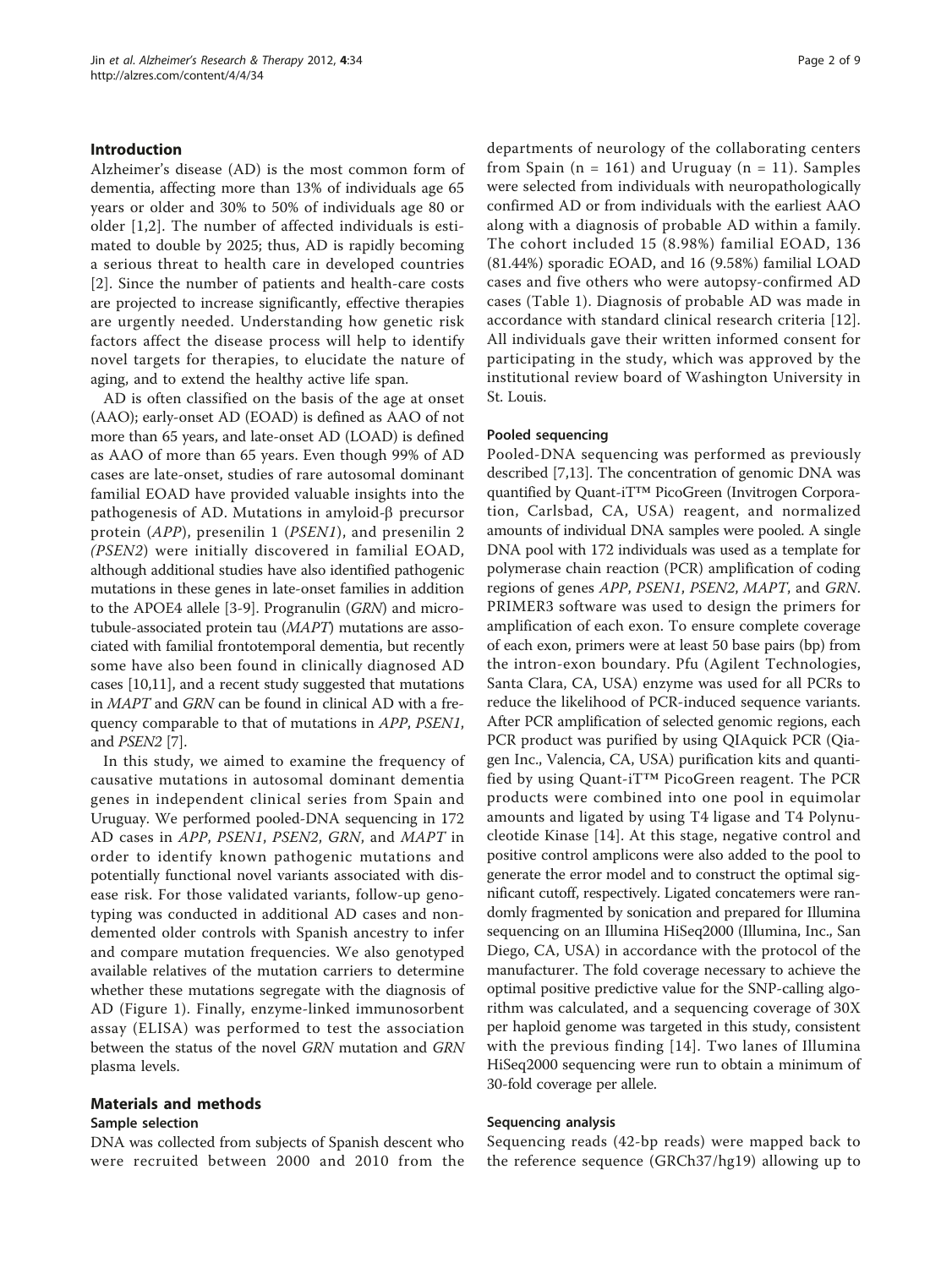<span id="page-2-0"></span>

pathogenic or novel functional variants by using Illumina HiSeq 2000. The SPLINTER software was used to call the variants. High-confident variants were selected for Sequenom genotyping. For those validated functional variants, follow-up genotyping was performed in large case-control series to infer and compare the frequencies. Segregation analysis was then performed to determine whether disease status segregates with risk alleles. Enzyme-linked immunosorbent assays (ELISAs) were used to evaluate the impact of novel GRN splice-site mutation on the changes of GRN plasma levels. GRN, progranulin; SPLINTER, short indel prediction by large deviation inference and nonlinear true frequency estimation by recursion.

three mismatches by using an alignment algorithm developed by Vallania and colleagues [[14\]](#page-7-0). To determine the sensitivity and specificity of this method, positive and negative control vectors were included as PCR products in the pooled-DNA sequencing protocol described above. The negative control reads were used to build up the error model used in the variant calling step, whereas the positive control reads were used to calculate the significant cutoff for optimizing specificity and sensitivity

of the analysis. The SPLINTER (short indel prediction by large deviation inference and nonlinear true frequency estimation by recursion) program was used to predict and quantify short insertions, deletions, and substitutions present in the pool. The segregated variants were called by comparing the observed frequency vector to the expected frequency vector calculated by the error model. The maximum likelihood method was used to estimate variant frequencies in the pool samples. SIFT2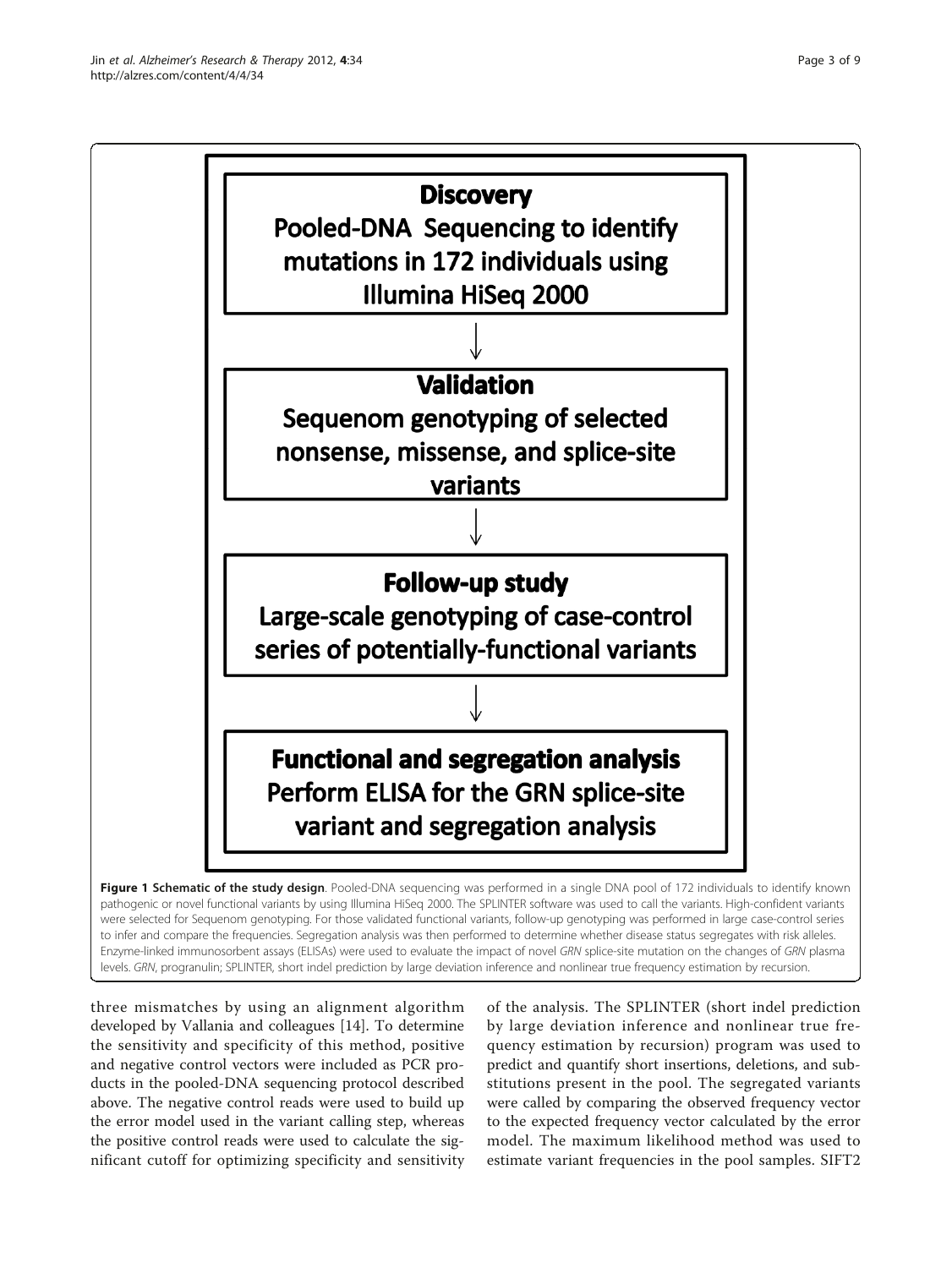<span id="page-3-0"></span>Table 1 Demographic characteristics of the cohort of 172 sequenced samples

| Demographic characteristics                     |           |            |
|-------------------------------------------------|-----------|------------|
| Age at onset of AD                              | Years     |            |
| Mean                                            | 59.56     |            |
| Standard deviation                              | 8.19      |            |
| Range                                           | 29.5-87.5 |            |
|                                                 | Number    | Percentage |
| Diagnosis                                       |           |            |
| Familial early-onset AD (onset $\leq 65$ years) | 15        | 8.98%      |
| Sporadic early-onset AD (onset ≤65 years)       | 136       | 81.44%     |
| Familial late-onset AD (onset >65 years)        | 16        | 9.58%      |
| Clinical AD                                     | 167       | 97.09%     |
| Autopsy-confirmed                               | 5         | 2.91%      |
| APOF                                            |           |            |
| $282+283$                                       | 3         | 1.75%      |
| E3E3                                            | 79        | 45.93%     |
| 8364                                            | 66        | 38.37%     |
| $\epsilon$ 4 $\epsilon$ 4                       | 24        | 13.95%     |
| Birth country                                   |           |            |
| Spain                                           | 161       | 93.60%     |
| Uruguay                                         | 11        | 6.40%      |
| Gender                                          |           |            |
| Male                                            | 62        | 36.05%     |
| Female                                          | 105       | 61.05%     |
| Unknown                                         | 5         | 2.91%      |

AD, Alzheimer's disease; APOE, apolipoprotein E.

was used to predict the effect of variants on protein structure and function, and the Alzheimer Disease & Frontotemporal Dementia (AD&FTD) mutation database [[15](#page-7-0)] was used to annotate the known pathogenic variants. The Exome Variant Server (EVS) [[16\]](#page-7-0), Seattle-Seq Annotation [[17](#page-7-0)], and 1000 Genomes Project were finally used to exclude known variants. Novel and potentially functional variants were selected for direct genotyping by using Sequenom iPLEX (Sequenom, San Diego, CA, USA).

## Genotyping and segregation analysis

All rare (minor allele frequency of less than 5%) missense, splice-site, and previously identified pathogenic variants called in the pooled-DNA sequencing were genotyped by using Sequenom iPLEX in accordance with standard protocols. We genotyped validated variants in all available family members to determine whether these variants segregate with disease status. Common and synonymous variants were not followed up.

## GRN plasma level measurement

GRN plasma levels were measured in duplicate by using an ELISA kit (Human Progranulin ELISA Kit; AdipoGen Inc., Seoul, Korea).

# **Results**

To identify known pathogenic mutations and novel rare variants, pooled-DNA sequencing was performed for the coding exons and their corresponding flanking regions for APP, PSEN1, PSEN2, MAPT, and GRN in a total of 15 (8.98%) familial EOAD, 136 (81.44%) sporadic EOAD, 16 (9.58%) familial LOAD, and five autopsy-confirmed AD cases (Table 1). For familial cases, a single index case per family was sequenced. Seventy exons covering 45.3 kb of the target region of APP, PSEN1, PSEN2, GRN, and MAPT were PCR-amplified by using specific primers and then pooled in equimolar amounts. The pooled amplicons were concatenated and sheared to construct libraries and then sequenced on Illumina HiSeq2000 by using two lanes.

We used the SPLINTER software to perform alignment and call rare variants in the pooled samples [[14](#page-7-0)]. Sequencing reads were mapped back to the reference genome (GRCh37/hg19) by gapped alignments allowing up to 3-bp mismatches by using the SPLINTER aligner. The Illumina sequencing produced 181,854,451 reads in two lanes, and the aligner was able to map 155,431,194 reads (85.5%) back to the reference, resulting in an average 149.8-fold coverage per amplicon (corresponding to 143.5-fold coverage per allele).

Since our goal was to identify novel or functional rare variants, 12 missense, splice-site, or previously confirmed pathogenic variants were selected for direct genotyping by using Sequenom iPLEX (Table [2](#page-4-0)). These 12 variants were found in 34 out of 172 (19.77%) AD cases and 12 out of 139 (8.63%) non-demented older controls of Spanish descent (Table [2\)](#page-4-0).

Four missense mutations (p.M139T, p.L173F, p.E318G, and p.L392V) in PSEN1 were validated (Table [2\)](#page-4-0). The p.M139T mutation located in exon 5 of PSEN1 and the p.L392V mutation in exon 11 have been shown to be pathogenic in previous studies [[5,18-24\]](#page-7-0). The p.M139T carrier, who had a ε3/ε3 genotype, was a sporadic EOAD case with an AAO of 47.5 years, which is close to the mean AAO of disease in three previously reported families (one French family and two independent Spanish families). The p.L392V mutation, which has been identified in five families (one Italian family, one French, one Japanese, and two unknown), was confirmed in a familial EOAD case with the APOE ε3/ε4 genotype and AAO of 42.5, which is similar to the mean AAO in these five families [[5,18,19](#page-7-0),[22-24\]](#page-7-0). We also found a novel G-to-T transition (g.38816G>T) in exon 6 of PSEN1, resulting in a previously described pathogenic p.L173F missense mutation [[25](#page-8-0)]. The carrier of the p.L173F mutation in our study, who was an APOE ε3/ε3 carrier, had an AAO of 50.5 years, which is close to the mean AAO in the family reported by Kasuga and colleagues [[25\]](#page-8-0). The p.L173F mutation was shown to be associated with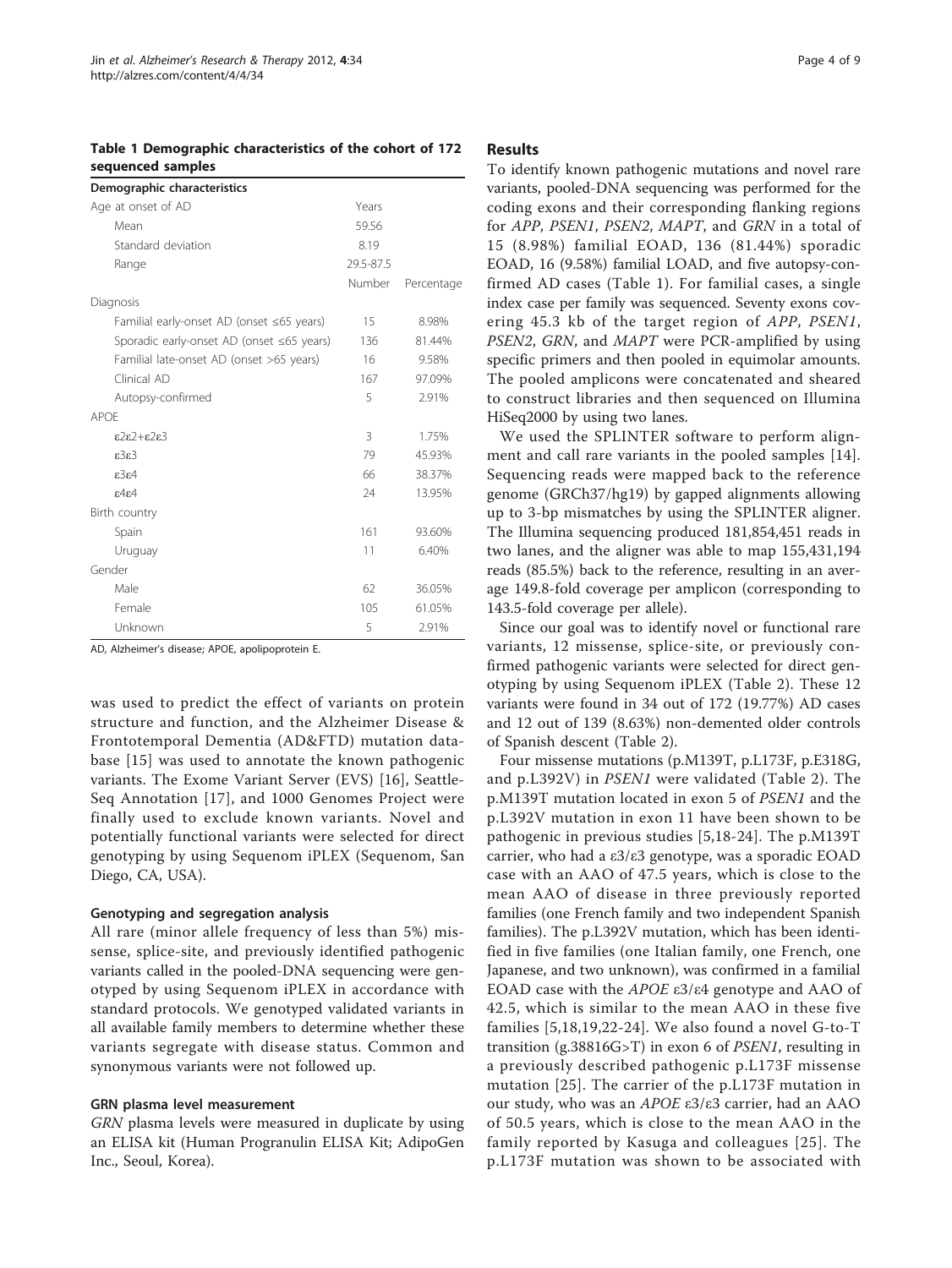| Gene-<br>Exon        | AA change      | rs ID                    | Codonchange      | AD&FTD <sup>a</sup>      | Alzheimer's disease cases |                     |                                       | Controls         |
|----------------------|----------------|--------------------------|------------------|--------------------------|---------------------------|---------------------|---------------------------------------|------------------|
|                      |                |                          |                  |                          | Count $(\%)$              | AAO range,<br>years | <b>Diagnoses</b> b                    | Count (%)        |
| GRN-8                | Ile256IlefsX27 |                          | $[-/CC]$         |                          | 1/176(0.57)               | 60.5                | $1$ FL                                | 0/459(0)         |
| MAPT-10              | GTC-aTC        | 149280278                | V <sub>287</sub> | $\sim$                   | 2/176(1.14)               | 64.5-70.5           | 1 SE and 1 FL                         | 0/534(0)         |
| MAPT-4A              | <b>TCG-TtG</b> | 73314997                 | S318L            | $\overline{\phantom{a}}$ | 1/176(0.57)               | 64.5                | 1SE                                   | 0/139(0)         |
| MAPT-4A              | GGG-aGG        | 76375268                 | G213R            | $\overline{\phantom{a}}$ | 1/176(0.57)               | 64.5                | 1SE                                   | 0/139(0)         |
| MAPT-4A              | GTC-GgC        | 141120474                | V224G            | $\overline{\phantom{a}}$ | 3/176(1.7)                | 58.5-72.5           | 1 FE and 2 FL                         | 1/139(0.72)      |
| MAPT-4A              | CAA-CgA        | 63750072                 | Q230R            |                          | 18/176<br>(10.23)         | 50.5-83.5           | 1 AC, 2 FE, 2 FL, and 13<br><b>SE</b> | 8/139(5.8)       |
| MAPT-4A              | GCC-GtC        |                          | A297V            | $\overline{\phantom{a}}$ | 1/176(0.57)               | 59.5                | 1FE                                   | 0/139(0)         |
| MAPT-7               | GCC-aCC        | 143624519                | A152T            | $\overline{\phantom{a}}$ | 2/176(1.14)               | 57.5                | 1 AC and 1 SE                         | 0/139(0)         |
| PSEN <sub>1</sub> -5 | ATG-AcG        | 63751106                 | M139T            | Pathogenic               | 1/176(0.57)               | 47.5                | 1SE                                   | 0/459(0)         |
| PSEN1-6              | <b>TTG-TTt</b> | $\overline{\phantom{a}}$ | L173F            | Pathogenic               | 1/176(0.57)               | 50.5                | 1SE                                   | 0/459(0)         |
| PSEN <sub>1-9</sub>  | GAA-GgA        | 17125721                 | E318G            | Not<br>pathogenic        | 2/176(1.14)               | 56.5-65.5           | 2 SE                                  | 3/139(2.2)       |
| <b>PSEN1-11</b>      | CTG-gTG        | 63751416                 | L392V            | Pathogenic               | 1/176(0.57)               | 42.5                | $1$ FE                                | Not<br>available |

<span id="page-4-0"></span>Table 2 Frequencies of validated variants in the pooled sequencing and follow-up case control series of Spanish descent

a<br>Alzheimer Disease & Frontotemporal Dementia mutation database [[15\]](#page-7-0). <sup>b</sup>This column summarizes the status of carriers in Alzheimer's disease cases. AAO, age at onset; AC, autopsy-confirmed Alzheimer's disease; FE, familial early-onset Alzheimer's disease; FL, familial late-onset Alzheimer's disease; GRN, progranulin; MAPT, microtubule-associated protein tau; PSEN1, presenilin 1; SE, sporadic early-onset Alzheimer's disease; SL, sporadic late-onset Alzheimer's disease.

presenile dementia and parkinsonism [[25\]](#page-8-0). The p.M139T and p.L173F mutations in PSEN1 were not found in any additional cases or the 459 Spanish controls. The p.E318G mutation was a low-frequency polymorphism observed at equal frequencies in patients and unaffected controls in several previous studies [\[26](#page-8-0)-[28\]](#page-8-0). The p.E318G frequency in our study was higher in controls (2.16%, 3 out of 139) than in AD cases (1.14%, 2 out of 176), suggesting that p.E318G might not be a risk factor for clinical AD.

We also found a novel GRN CC insertion, g.10974 10975insCC (Ile256IlefsX27), which was not present in the AD&FTD database, 1000 Genomes Project, SeattleSeq, or EVS (Figure [2\)](#page-5-0). The CC insertion is a frameshift mutation located in exon 8 of GRN, introducing a premature stop codon 27 amino acids after the insertion site (Ile256IlefsX27). Considering other frameshift mutations in GRN [[29-33](#page-8-0)], we predicted that the mutant allele will be degraded by nonsense-mediated decay, resulting in a loss of one functional allele. To confirm that the novel GRN frameshift mutation (Ile256IlefsX27) was related to the diagnosis of AD, we performed segregation analysis, genotyping of additional Spanish controls, and functional analysis. The proband, the carrier of the GRN mutation with the APOE ε3/ε3 genotype, had an AAO of 60.5 years and was diagnosed with probable AD on the basis of international criteria [\[12\]](#page-7-0). One of the proband's siblings, who had a diagnosis of probable AD, is also a carrier of the mutation. Two other non-demented siblings of the proband did

not carry the variant. The GRN frameshift mutation was absent in 449 older healthy Spanish controls.

Previous studies have shown that individuals with pathogenic GRN mutations have lower GRN plasma levels [[30,31](#page-8-0),[34](#page-8-0)-[38\]](#page-8-0). Therefore, we tested whether the GRN g.10974\_10975insCC mutation was associated with low GRN plasma levels. The GRN plasma levels were measured in 18 individuals, including two non-demented siblings of the proband who did not carry the mutation, 11 carriers of a previously identified GRN mutation (as positive controls), and five family members who were non-carriers for GRN mutations [[35,39,40\]](#page-8-0). The GRN g.10974\_10975insCC mutation carrier had an average  $GRN$  plasma level of 0.125 ng/ $\mu$ L, which is very close to 0.116 ng/ $\mu$ L, the average GRN plasma level of a known GRN mutation carrier (Figure [3](#page-5-0)). The two siblings of the carrier of the GRN g.10974\_10975insCC mutation had an average GRN plasma level of 0.463 ng/μL, which is close to the mean GRN plasma level for the five family members who were non-carriers of the GRN mutation (0.504  $ng/µL$ ). Together, these results confirm that the GRN g.10974\_10975insCC mutation is pathogenic.

Seven missense variants in MAPT were further validated in our study: five in exon 4A (p.S318L, p.G213R, p. V224G, p.Q230R, and p.A297V), one in exon 7 (p. A152T), and one in exon 10 (p.V287I). The frequency of each variant in cases and controls is listed in Table 2. p. G213R, p.V224G, p.Q230R, and p.S318L reside in exon 4A of MAPT and are present in SeattleSeq, EVS, or 1000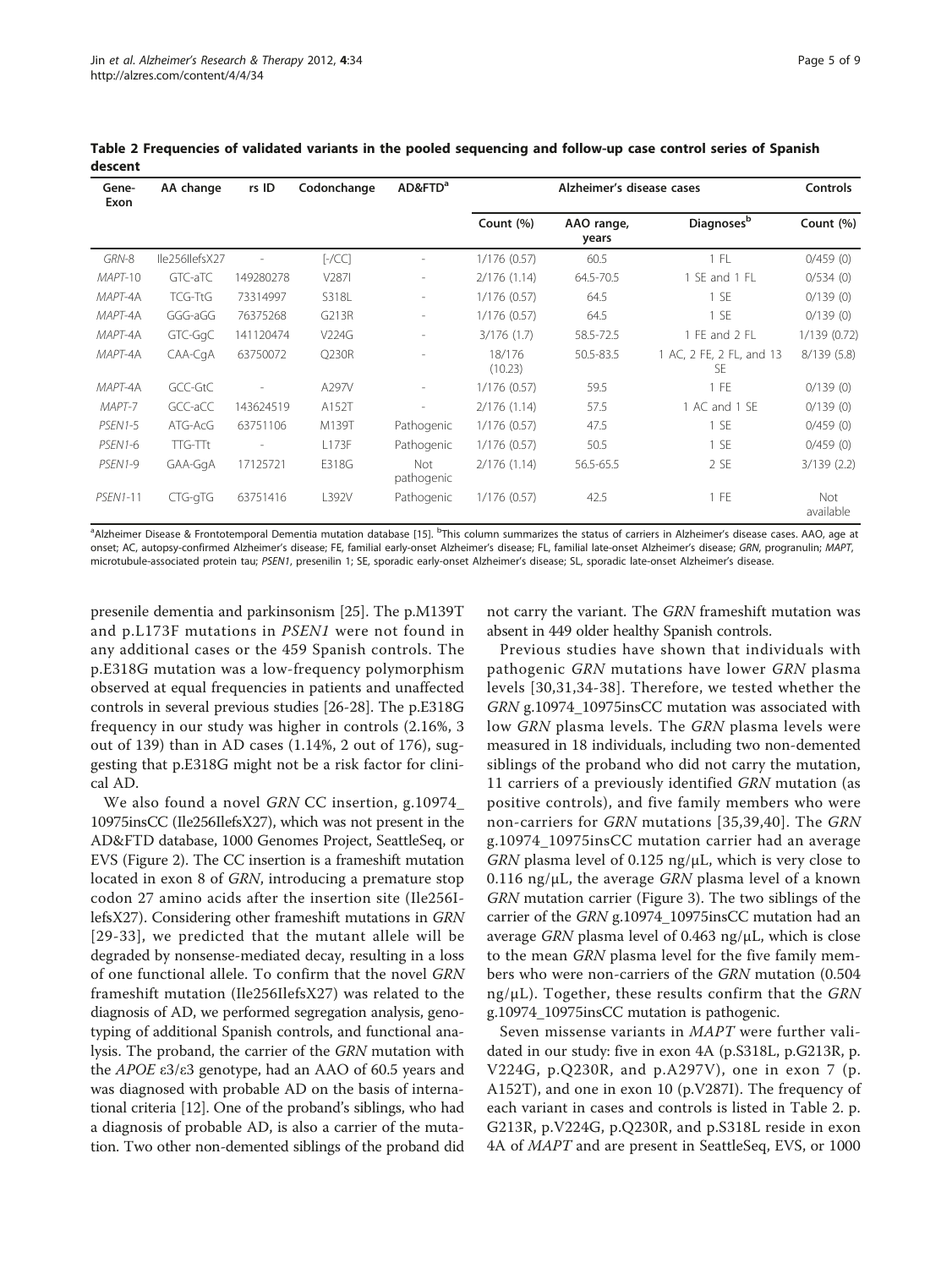<span id="page-5-0"></span>

Genomes Project, suggesting that they do not affect risk for AD. The p.A297V mutation also located in exon 4A was not found in any annotation tool, and thus the functional role of p.A297V remains unclear. The p.A152T variant located in exon 7 was suggested in a recent study to be a risk factor for FTD-spectrum and AD in a total of 15,369 subjects [\[41](#page-8-0)]. Another recent study shows that the



p.A152T mutation increases risk for developing neurodegenerative diseases by influencing tau accumulation [\[42](#page-8-0)]. We found two p.A152T carriers among the cases (one with ε3/ε3 and one with ε4/ε4 genotype) and none in the controls. Segregation analysis showed that the healthy 69-year-old sibling of the AD proband did not carry the p.A152T mutation. No family history for the other MAPT p.A152T carrier was reported, but autopsy was available for this individual. Fresh brain weight was 924 g. A macroscopic examination revealed moderate global cortical atrophy, and serial coronal sections of the left hemisphere showed moderate ventricular dilatation and atrophy of the medial temporal lobe, particularly in its anterior segment. A histological examination based on immunohistochemistry for tau and beta-amyloid revealed a high density of neuritic plaques in associative isocortical areas, a dense distribution of neurofibrillary tangles consistent with Braak stage VI, and moderate amyloid angiopathy. Additionally, immunostaining for alphasynuclein displayed abundant Lewy bodies and neurites at the amygdaloid complex and enthorrinal cortex and a moderate density of inclusions in the parahippocampal and cyngular cortices and in brainstem nuclei. These findings are consistent with a neuropathological diagnosis of Alzheimer's type changes with a high probability of disease, combined with Lewy type pathology of the limbic predominant subtype [\[43\]](#page-8-0).

These results suggest that p.A152T contributes to an increased risk associated with clinical AD. The p.S318L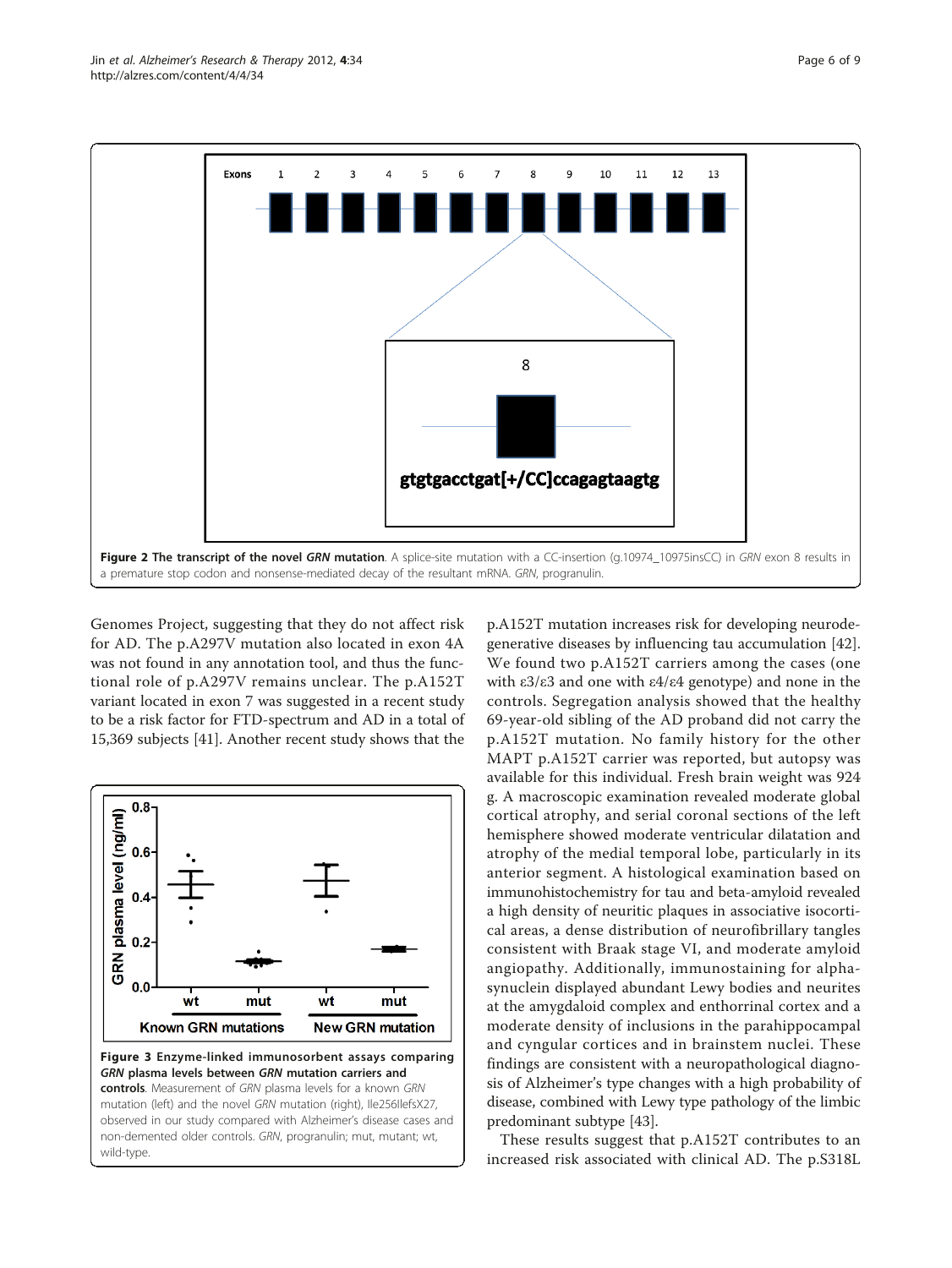variant, located in exon 10 of MAPT, was found in two cases (one with ε3/ε3 and one with ε3/ε4 genotype) and none of 534 ethnicity-matched controls, suggesting that p.S318L might increase the risk for clinical AD. However, studies with a larger sample size are needed to confirm its role in AD risk.

# **Discussion**

Our study has shown that pooled-DNA sequencing can effectively identify known and novel pathogenic variants. So far, around 344 different mutations have been identified in APP, PSEN1, PSEN2, GRN, and MAPT according to the AD&FTD mutation database. In this study, we identified four pathogenic variants (p.M139T, p.L173F, and p.L392V in PSEN1 and g.10974 10975insCC in GRN), two of which were novel (p.L173F in PSEN1 and g.10974\_10975insCC in GRN). These four pathogenic variants explain 2.33% of our clinical AD cases. However, the lack of additional familial cases prevents us from performing segregation analysis for other variants (MAPT p.V287I and p.A152T), and therefore their effect on risk for disease is unclear. Additional genetic and functional analyses are required to confirm the effect of these variants on risk for AD.

On the other hand, for the GRN g.10974\_10975insCC insertion, we confirmed that this novel mutation segregates with disease status. This rare insertion mutation was not found in 459 older healthy Spanish controls. In addition, our results from functional analyses were concordant with the known biological function of other known pathogenic GRN variants. The GRN frameshift mutation creates a premature stop codon that results in nonsense-mediated decay leading to a decrease in GRN mRNA levels and protein levels in plasma and cerebrospinal fluid [[7,](#page-7-0)[29](#page-8-0)-[33](#page-8-0)]. We found that the GRN g.10974\_10975insCC mutation carriers had extremely low plasma GRN levels, confirming the functional role of this novel mutation.

In MAPT, we found the p.A152T variant in exon 7 in two cases and no controls. Recently, this variant was reported to be a risk factor for FTD and AD [[41\]](#page-8-0). The p.A152T variant was found in 0.69% of AD cases and 0.3% of controls (odds ratio = 2.3, P value =  $0.004$ ) [\[41\]](#page-8-0). In our segregation analysis, p.A152T was absent in the healthy 69-year-old sibling of the proband, suggesting that p.A152T does segregate with disease in this family. The p.V287I mutation was found in one chromosome out of 10,753 (corresponding to a frequency of 0.0186%) in the EVS database. We found this variant in two cases (1.14%), which is a much higher frequency than that observed in the EVS database, suggesting that this variant could be associated with increased risk for disease. So far, all of the MAPT variants in exon 4A were reported to be nonpathogenic (six out of six) in the AD&FTD database [[44-47\]](#page-8-0). In addition, previous studies have shown that the

MAPT exon 4A is not expressed in the adult human cerebral cortex [\[48,49\]](#page-8-0). Although all six of the MAPT variants in exon 4A found in this study (including p.S318L, p.G213R, p.V224G, p.Q230R, and p.A297V) have higher frequencies in cases than in controls, these variants are more likely to be non-pathogenic according to previous findings and records.

# Conclusions

In summary, we have identified two novel pathogenic variants: one in PSEN1 gene and the other in GRN. We also conducted functional studies to validate the pathogenicity of the GRN variant. Our findings are consistent with those that were previously reported by our group in a different population [\[7](#page-7-0)] and that concluded the following: (a) there are likely more novel pathogenic variants causing an AD phenotype to be discovered in the AD (APP, PSEN1, and PSEN2) and FTD (MAPT and GRN) genes, (b) pathogenic variants located in such 'neurodegeneration' genes could be responsible for both EOAD and LOAD, and (c) mutations in GRN and MAPT, which have been considered traditionally 'FTD genes', can be present in individuals with a clinical presentation indistinguishable from that of typical AD. Pathological information for the individual carriers for the novel GRN insertion and the novel MAPT variants was not available, so the AD diagnosis was based solely on clinical assessment. Given other reports, it is more likely that these individuals are amnestic FTD cases but had a clinical presentation indistinguishable from that of AD [[7\]](#page-7-0). Identification of mutations in MAPT and GRN can help to make a more accurate diagnosis in these individuals. These results highlight the necessity of screening both AD and FTD genes when autopsy confirmation of diagnosis is unavailable in demented individuals.

#### Abbreviations

AAO: age at onset; AD: Alzheimer's disease; AD&FTD: Alzheimer Disease & Frontotemporal Dementia; APP: amyloid-β precursor protein; bp: base pairs; ELISA: enzyme-linked immunosorbent assay; EOAD: early-onset Alzheimer's disease; EVS: Exome Variant Server; FTD: frontotemporal dementia; GRN: progranulin; LOAD: late-onset Alzheimer's disease; MAPT: microtubuleassociated protein tau; NGS: next-generation sequencing; PCR: polymerase chain reaction; PSEN1: presenilin 1; PSEN2: presenilin 2; SPLINTER: short indel prediction by large deviation inference and nonlinear true frequency estimation by recursion.

#### Acknowledgements

The Iberian Parkinson's Disease Genetics Study Group Researchers: Jordi Gascon, Jaume Campdelacreu, and Ramon Rene (Department of Neurology, Hospital Universitari de Bellvitge, Barcelona, Spain), Elena Alonso and Elena Lorenzo (Neurogenetics Laboratory, Division of Neurosciences, Center for Applied Medical Research University of Navarra School of Medicine), Jorge Lorenzo Otero and Eliana Pereyra (Department of Neuropsychology, Facultad de Medicina, Universidad de la República, Montevideo, Uruguay), Victor Raggio and Maria Mirta Rodríguez (Department of Genetics, Facultad de Medicina, Universidad de la Republica, Montevideo, Uruguay), Rodolfo Ferrando (Department of Nuclear Medicine, Facultad de Medicina, Universidad de la Republica, Montevideo, Uruguay), Pablo Martínez-Lage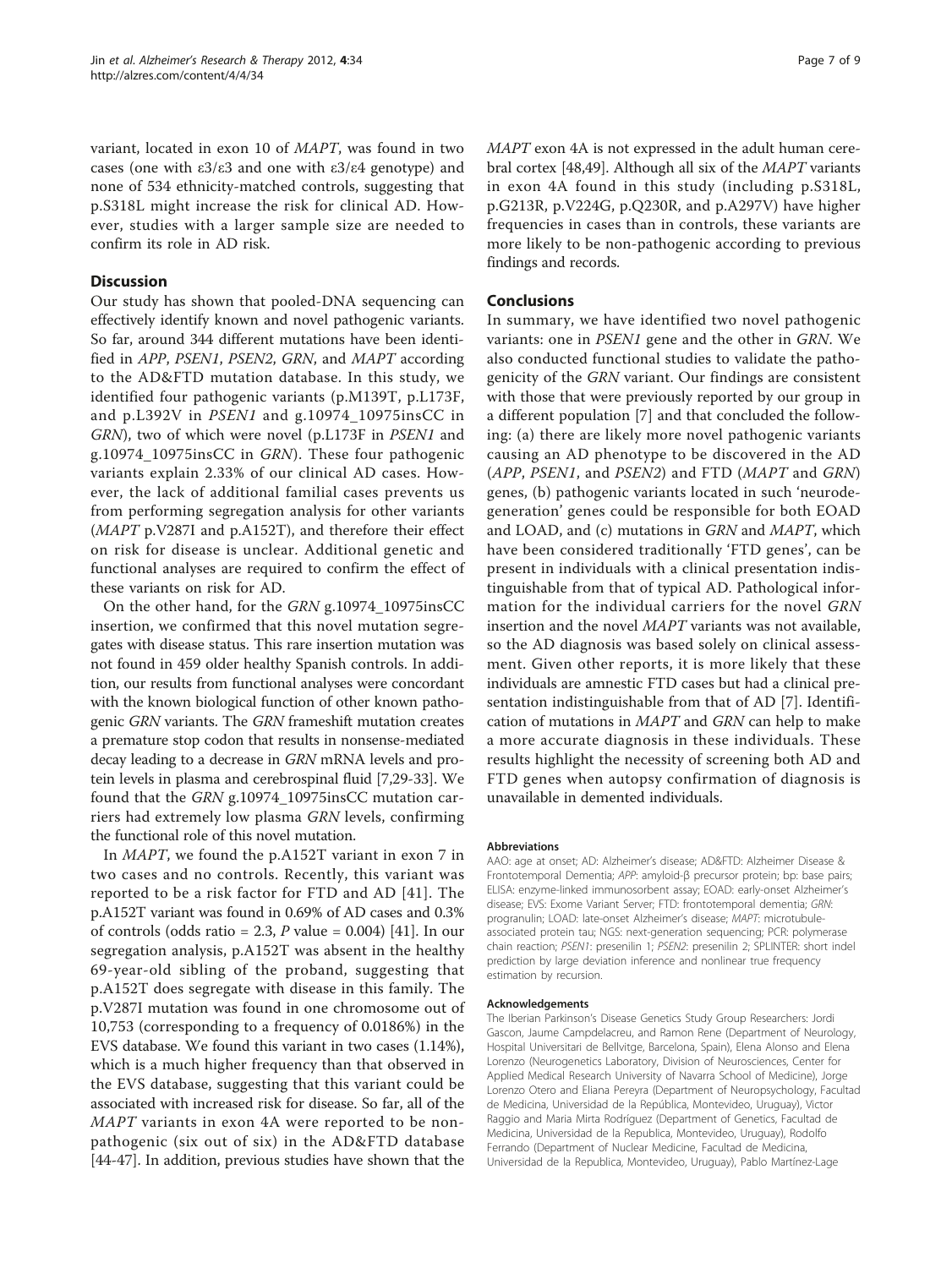<span id="page-7-0"></span>(Fundación CITA-Alzheimer, San Sebastian, Spain), and Manuel Seijo-Martínez (Department of Neurology, Hospital do Salnés, Pontevedra, Spain). We gratefully thank Kevin Mayo for preparing the DNA samples and Gabe Haller and Francesco Vallania for help with sequencing data analysis. We acknowledge the expert technical assistance of the Genome Technology Access Center of Washington University in St. Louis. This work was supported by grants from the National Institutes of Health (P30-NS069329-01 and R01-AG035083). This study was supported by the FIMA project Center for Applied Medical Research (Centro de Investigación Medica Aplicada, CIMA) and a grant to PP from the Department of Health of the Government of Navarra (13085 and 3/2008).

#### Author details

<sup>1</sup>Department of Psychiatry, Washington University School of Medicine, 660 South Euclid Avenue B8134, St. Louis, MO 63110, USA. <sup>2</sup>Neurogenetics Laboratory, Division of Neurosciences, Center for Applied Medical Research, University of Navarra, Campus Universitario, 31080 Pamplona, Navarra, Spain. <sup>3</sup>Department of Neurology, Clínica Universidad de Navarra, University of Navarra School of Medicine, Campus Universitario, 31080 Pamplona, Navarra, Spain. <sup>4</sup> CIBERNED, Centro de Investigación Biomédica en Red de Enfermedades Neurodegenerativas, Instituto de Salud Carlos III, C/Sinesio Delgado, 4, 28029, Madrid, Spain.

#### Authors' contributions

CC helped to conceive and design the experiments, to provide human samples and reagents, to analyze data, and to draft the manuscript. PP helped to conceive and design the experiments, to provide human samples and reagents, and to revise the manuscript. SCJ helped to conceive and design the experiments, to perform experiments, to acquire and analyze data, and to draft the manuscript. The Ibero-American Alzheimer Disease Genetics Group helped to provide human samples and reagents. SC helped to provide human samples and reagents, to perform experiments, and to acquire data. AG helped to provide human samples and reagents and to revise the manuscript. BC helped to perform experiments, to acquire data, and to draft the manuscript. BAB helped to analyze data and to revise the manuscript. All authors read and approved the final manuscript.

#### Competing interests

The authors declare that they have no competing interests.

#### Received: 8 June 2012 Revised: 9 July 2012 Accepted: 20 August 2012 Published: 20 August 2012

#### References

- 1. Hebert LE, Scherr PA, Bienias JL, Bennett DA, Evans DA: [Alzheimer disease](http://www.ncbi.nlm.nih.gov/pubmed/12925369?dopt=Abstract) [in the US population: prevalence estimates using the 2000 census.](http://www.ncbi.nlm.nih.gov/pubmed/12925369?dopt=Abstract) Arch Neurol 2003, 60:1119-1122.
- 2. 2009 Alzheimer's disease facts and figures. Alzheimers Dement 2009, 5:234-270.
- Goate A, Chartier-Harlin M-C, Mullan M, Brown J, Crawford F, Fidani L, Giuffra L, Haynes A, Irving N, James L, Mant R, Newton P, Rooke K, Roques P, Talbot C, Pericak-Vance M, Roses A, Williamson R, Rossor M, Owen M, Hardy J: [Segregation of a missense mutation in the amyloid](http://www.ncbi.nlm.nih.gov/pubmed/1671712?dopt=Abstract) [precursor protein gene with familial Alzheimer](http://www.ncbi.nlm.nih.gov/pubmed/1671712?dopt=Abstract)'s disease. Nature 1991, 349:704-706.
- 4. Sherrington R, Rogaev EI, Liang Y, Rogaeva EA, Levesque G, Ikeda M, Chi H, Lin C, Li G, Holman K, Tsuda T, Mar L, Foncin JF, Bruni AC, Montesi MP, Sorbi S, Rainero I, Pinessi L, Nee L, Chumakov I, Pollen D, Brookes A, Sanseau P, Polinsky RJ, Wasco W, Da Silva HA, Haines JL, Perkicak-Vance MA, Tanzi RE, Roses AD, et al: [Cloning of a gene bearing missense mutations](http://www.ncbi.nlm.nih.gov/pubmed/7596406?dopt=Abstract) [in early-onset familial Alzheimer](http://www.ncbi.nlm.nih.gov/pubmed/7596406?dopt=Abstract)'s disease. Nature 1995, 375:754-760.
- 5. Rogaev EI, Sherrington R, Rogaeva EA, Levesque G, Ikeda M, Liang Y, Chi H, Lin C, Holman K, Tsuda T, Mar L, Sorbi S, Nacmias B, Piacentini S, Amaducci L, Chumakov I, Cohen D, Lannfelt L, Fraser PE, Rommens JM, St George-Hyslop PH: Familial Alzheimer'[s disease in kindreds with](http://www.ncbi.nlm.nih.gov/pubmed/7651536?dopt=Abstract) [missense mutations in a gene on chromosome 1 related to the](http://www.ncbi.nlm.nih.gov/pubmed/7651536?dopt=Abstract) Alzheimer'[s disease type 3 gene.](http://www.ncbi.nlm.nih.gov/pubmed/7651536?dopt=Abstract) Nature 1995, 376:775-778.
- Levy-Lahad E, Wasco W, Poorkaj P, Romano DM, Oshima J, Pettingell WH, Yu CE, Jondro PD, Schmidt SD, Wang K: [Candidate gene for the](http://www.ncbi.nlm.nih.gov/pubmed/7638622?dopt=Abstract) [chromosome 1 familial Alzheimer](http://www.ncbi.nlm.nih.gov/pubmed/7638622?dopt=Abstract)'s disease locus. Science 1995, 269:973-977.
- 7. Cruchaga C, Chakraverty S, Mayo K, Vallania FL, Mitra RD, Faber K, Williamson J, Bird T, Diaz-Arrastia R, Foroud TM, Boeve BF, Graff-Radford NR, St Jean P, Lawson M, Ehm MG, Mayeux R, Goate AM: [Rare variants in APP,](http://www.ncbi.nlm.nih.gov/pubmed/22312439?dopt=Abstract) [PSEN1 and PSEN2 increase risk for AD in late-onset Alzheimer](http://www.ncbi.nlm.nih.gov/pubmed/22312439?dopt=Abstract)'s disease [families.](http://www.ncbi.nlm.nih.gov/pubmed/22312439?dopt=Abstract) PLoS One 2012, 7:e31039.
- 8. Samaranch L, Cervantes S, Barabash A, Alonso A, Cabranes JA, Lamet I, Ancin I, Lorenzo E, Martinez-Lage P, Marcos A, Clarimon J, Alcolea D, Lleo A, Blesa R, Gomez-Isla T, Pastor P: [The effect of MAPT H1 and APOE epsilon4](http://www.ncbi.nlm.nih.gov/pubmed/20930301?dopt=Abstract) [on transition from mild cognitive impairment to dementia.](http://www.ncbi.nlm.nih.gov/pubmed/20930301?dopt=Abstract) J Alzheimers Dis 2010, 22:1065-1071.
- 9. Cervantes S, Samaranch L, Vidal-Taboada JM, Lamet I, Bullido MJ, Frank-Garcia A, Coria F, Lleo A, Clarimon J, Lorenzo E, Alonso E, Sanchez-Juan P, Rodriguez-Rodriguez E, Combarros O, Rosich M, Vilella E, Pastor P: [Genetic](http://www.ncbi.nlm.nih.gov/pubmed/21752496?dopt=Abstract) [variation in APOE cluster region and Alzheimer](http://www.ncbi.nlm.nih.gov/pubmed/21752496?dopt=Abstract)'s disease risk. Neurobiol Aging 2011, 32:2107-e7 - 17.
- 10. Van Deerlin VM, Wood EM, Moore P, Yuan W, Forman MS, Clark CM, Neumann M, Kwong LK, Trojanowski JQ, Lee VM, Grossman M: [Clinical,](http://www.ncbi.nlm.nih.gov/pubmed/17698705?dopt=Abstract) [genetic, and pathologic characteristics of patients with frontotemporal](http://www.ncbi.nlm.nih.gov/pubmed/17698705?dopt=Abstract) [dementia and progranulin mutations.](http://www.ncbi.nlm.nih.gov/pubmed/17698705?dopt=Abstract) Arch Neurol 2007, 64:1148-1153.
- 11. Huey ED, Grafman J, Wassermann EM, Pietrini P, Tierney MC, Ghetti B, Spina S, Baker M, Hutton M, Elder JW, Berger SL, Heflin KA, Hardy J, Momeni P: [Characteristics of frontotemporal dementia patients with a](http://www.ncbi.nlm.nih.gov/pubmed/16983677?dopt=Abstract) [Progranulin mutation.](http://www.ncbi.nlm.nih.gov/pubmed/16983677?dopt=Abstract) Ann Neurol 2006, 60:374-380.
- 12. McKhann G, Drachman D, Folstein M, Katzman R, Price D, Stadlan EM: Clinical diagnosis of Alzheimer'[s disease: report of the NINCDS-ADRDA](http://www.ncbi.nlm.nih.gov/pubmed/6610841?dopt=Abstract) [Work Group under the auspices of Department of Health and Human](http://www.ncbi.nlm.nih.gov/pubmed/6610841?dopt=Abstract) [Services Task Force on Alzheimer](http://www.ncbi.nlm.nih.gov/pubmed/6610841?dopt=Abstract)'s Disease. Neurology 1984, 34:939-944.
- 13. Haller G, Druley T, Vallania FL, Mitra RD, Li P, Akk G, Steinbach JH, Breslau N, Johnson E, Hatsukami D, Stitzel J, Bierut LJ, Goate AM: [Rare missense](http://www.ncbi.nlm.nih.gov/pubmed/22042774?dopt=Abstract) [variants in CHRNB4 are associated with reduced risk of nicotine](http://www.ncbi.nlm.nih.gov/pubmed/22042774?dopt=Abstract) [dependence.](http://www.ncbi.nlm.nih.gov/pubmed/22042774?dopt=Abstract) Hum Mol Genet 2012, 21:647-655.
- 14. Vallania FL, Druley TE, Ramos E, Wang J, Borecki I, Province M, Mitra RD: [High-throughput discovery of rare insertions and deletions in large](http://www.ncbi.nlm.nih.gov/pubmed/21041413?dopt=Abstract) [cohorts.](http://www.ncbi.nlm.nih.gov/pubmed/21041413?dopt=Abstract) Genome Res 2010, 20:1711-1718.
- 15. Alzheimer Disease & Frontotemporal Dementia Mutation Database. [[http://www.molgen.ua.ac.be/Admutations\]](http://www.molgen.ua.ac.be/Admutations).
- 16. Exome Variant Server. [\[http://evs.gs.washington.edu/EVS](http://evs.gs.washington.edu/EVS)].
- 17. SeattleSeq Annotation. [\[http://snp.gs.washington.edu/](http://snp.gs.washington.edu/SeattleSeqAnnotation) [SeattleSeqAnnotation](http://snp.gs.washington.edu/SeattleSeqAnnotation)].
- 18. Campion D, Flaman JM, Brice A, Hannequin D, Dubois B, Martin C, Moreau V, Charbonnier F, Didierjean O, Tardieu S, Penet C, Puel M, Pasquier F, Le Doze F, Bellis G, Calenda A, Heilig R, Martinez M, Mallet J, Bellis M, Clerget-Darpoux F, Agid Y, Frebourg T: [Mutations of the](http://www.ncbi.nlm.nih.gov/pubmed/8634712?dopt=Abstract) [presenilin I gene in families with early-onset Alzheimer](http://www.ncbi.nlm.nih.gov/pubmed/8634712?dopt=Abstract)'s disease. Hum Mol Genet 1995, 4:2373-2377.
- 19. Campion D, Dumanchin C, Hannequin D, Dubois B, Belliard S, Puel M, Thomas-Anterion C, Michon A, Martin C, Charbonnier F, Raux G, Camuzat A, Penet C, Mesnage V, Martinez M, Clerget-Darpoux F, Brice A, Frebourg T: [Early-onset autosomal dominant Alzheimer disease: prevalence, genetic](http://www.ncbi.nlm.nih.gov/pubmed/10441572?dopt=Abstract) [heterogeneity, and mutation spectrum.](http://www.ncbi.nlm.nih.gov/pubmed/10441572?dopt=Abstract) Am J Hum Genet 1999, 65:664-670.
- 20. Queralt R, Ezquerra M, Castellvi M, Lleo A, Blesa R, Oliva R: [Detection of the](http://www.ncbi.nlm.nih.gov/pubmed/11165779?dopt=Abstract) [presenilin 1 gene mutation \(M139T\) in early-onset familial Alzheimer](http://www.ncbi.nlm.nih.gov/pubmed/11165779?dopt=Abstract) [disease in Spain.](http://www.ncbi.nlm.nih.gov/pubmed/11165779?dopt=Abstract) Neurosci Lett 2001, 299:239-241.
- 21. Lleo A, Blesa R, Queralt R, Ezquerra M, Molinuevo JL, Pena-Casanova J, Rojo A, Oliva R: [Frequency of mutations in the presenilin and amyloid](http://www.ncbi.nlm.nih.gov/pubmed/12433263?dopt=Abstract) [precursor protein genes in early-onset Alzheimer disease in Spain.](http://www.ncbi.nlm.nih.gov/pubmed/12433263?dopt=Abstract) Arch Neurol 2002, 59:1759-1763.
- 22. Campion D, Brice A, Hannequin D, Tardieu S, Dubois B, Calenda A, Brun E, Penet C, Tayot J, Martinez M, Bellis M, Mallet J, Agid Y, Clerget-Darpoux F: [A](http://www.ncbi.nlm.nih.gov/pubmed/7824141?dopt=Abstract) [large pedigree with early-onset Alzheimer](http://www.ncbi.nlm.nih.gov/pubmed/7824141?dopt=Abstract)'s disease: clinical, [neuropathologic, and genetic characterization.](http://www.ncbi.nlm.nih.gov/pubmed/7824141?dopt=Abstract) Neurology 1995, 45:80-85.
- 23. Raux G, Guyant-Marechal L, Martin C, Bou J, Penet C, Brice A, Hannequin D, Frebourg T, Campion D: [Molecular diagnosis of autosomal dominant](http://www.ncbi.nlm.nih.gov/pubmed/16033913?dopt=Abstract) [early onset Alzheimer](http://www.ncbi.nlm.nih.gov/pubmed/16033913?dopt=Abstract)'s disease: an update. J Med Genet 2005, 42:793-795.
- 24. Ikeuchi T, Kaneko H, Miyashita A, Nozaki H, Kasuga K, Tsukie T, Tsuchiya M, Imamura T, Ishizu H, Aoki K, Ishikawa A, Onodera O, Kuwano R, Nishizawa M: Mutational [analysis in early-onset familial dementia in the](http://www.ncbi.nlm.nih.gov/pubmed/18587238?dopt=Abstract) [Japanese population. The role of PSEN1 and MAPT R406W mutations.](http://www.ncbi.nlm.nih.gov/pubmed/18587238?dopt=Abstract) Dement Geriatr Cogn Disord 2008, 26:43-49.